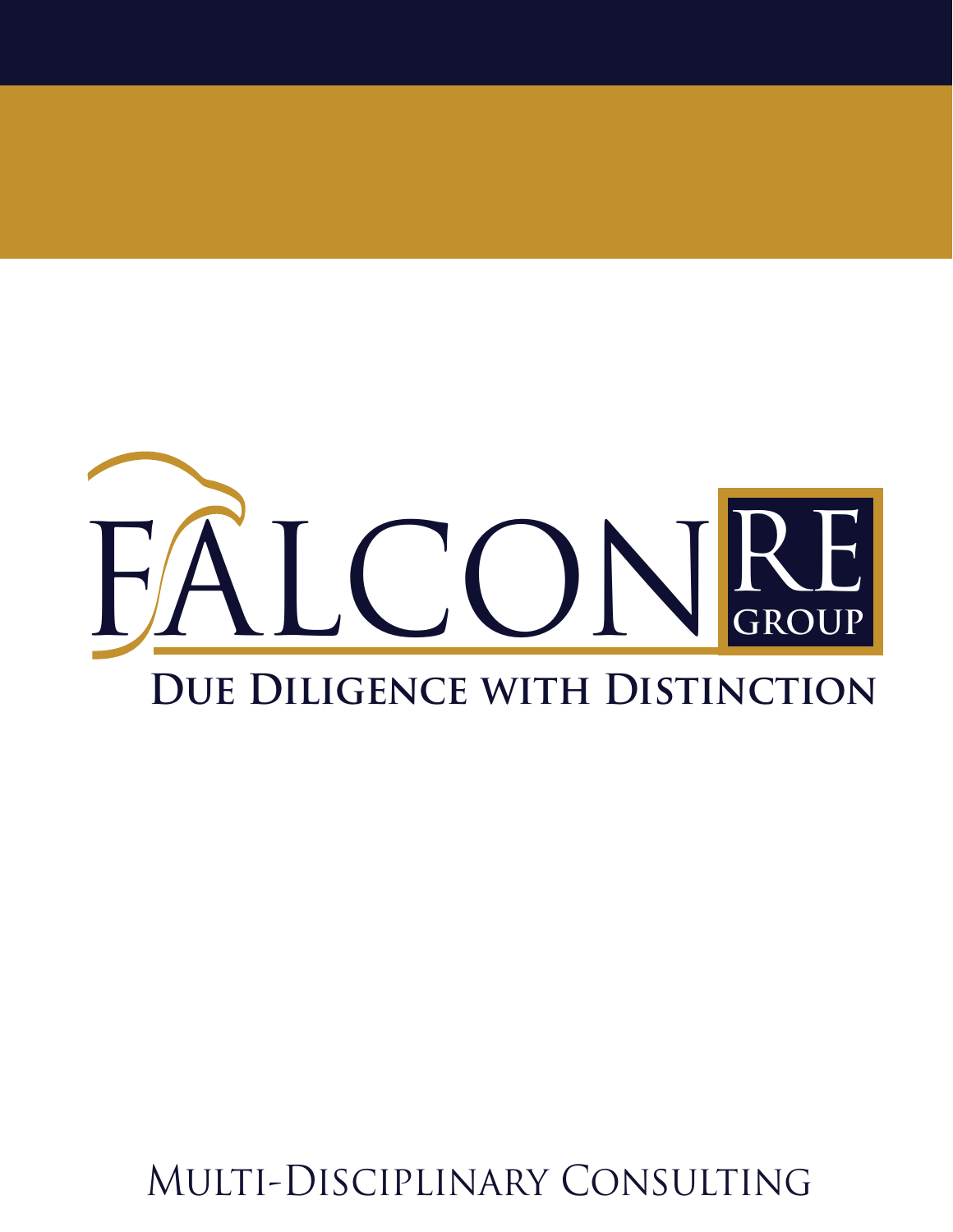

The FalconRE Group provides specialized due diligence services to support commercial and industrial real estate transactions. We evaluate former and current property operations and activities, and identify potential liabilities, constraints, and opportunities for capital maximization associated with a property's existing and potential future uses.

## Dedication to You

Your project is unique and important to **us**…

…because it's unique and important to **you**.

With a commitment to excellence, and a custom-made project-based consulting team, we are dedicated to supporting you with high caliber and timely assessments, exceptional service, and consistently responsive communication.

We understand the careful balance between risk mitigation, cost and time abatement, and successful transaction execution.

We provide you the **peace of mind** you want, and the necessary **tools you can use**, to make **informed and wise business decisions**.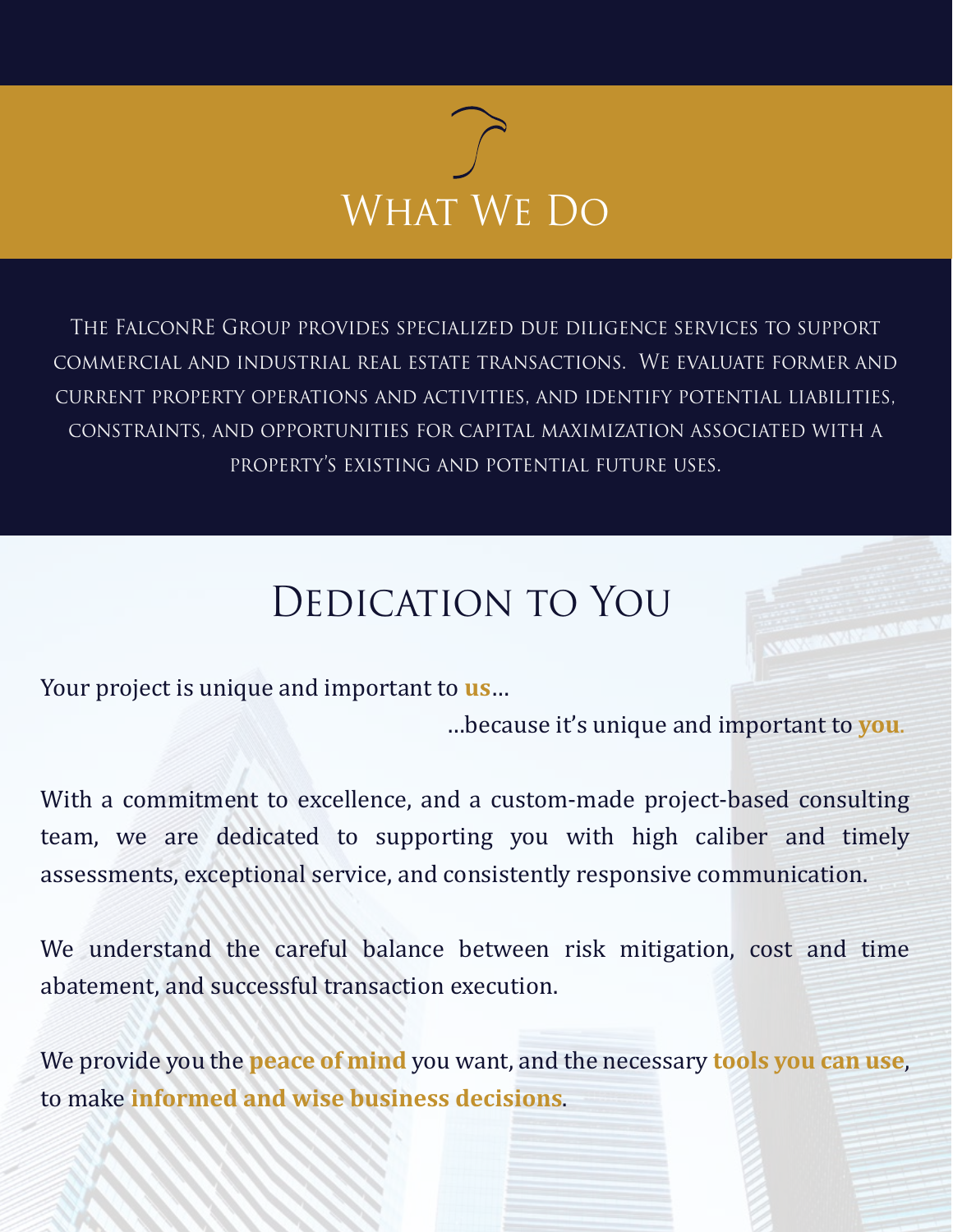## Multi-Disciplinary Consulting

The FalconRE Group proudly collaborates with a strong team of environmental, engineering, and financial specialists to offer a wide selection of real estate due diligence services, such as:

| ENVIRONMENTAL DUE DILIGENCE                                | <b>BUILDING DUE DILIGENCE</b>                               |
|------------------------------------------------------------|-------------------------------------------------------------|
| ✓ ASTM E1527 Phase I Environmental Site Assessments        | ✓ Property Condition Assessments (PCAs);                    |
| (Phase I ESAs);                                            | $\checkmark$ Engineering Assessments including:             |
| ✓ New Jersey Preliminary Assessment Reports (PARs);        | • Electrical;                                               |
| $\vee$ Desktop and file reviews;                           | · Mechanical;                                               |
| ✓ Licensed Site Remediation Professional (LSRP) Services;  | • Heating, Ventilation, and Air Conditioning;               |
| ✓ Industrial Site Recovery Act (ISRA) Compliance Services; | • Plumbing;                                                 |
| ✓ Asbestos/Lead-Based-Paint/PCB Surveys;                   | • Structural Framing and Building Envelope; and             |
| √ Mold Assessments;                                        | • Roof                                                      |
| <b>∕</b> Radon Testing;                                    | $\checkmark$ Fire Protection and Safety;                    |
| ✓ Environmental Assessment and Sampling Investigations;    | $\checkmark$ Energy Efficiency and Management Audits;       |
| ✓ Indoor Air Sampling, Vapor Intrusion Investigations, and | $\checkmark$ Compliance Assessments; and                    |
| Mitigation Management; and                                 | √ Architectural Coordination such as building construction; |
| ✓ Environmental Compliance and Permitting Assessments.     | health and safety; and ADA accessibility.                   |
| LAND USE DUE DILIGENCE                                     | FINANCIAL DUE DILIGENCE                                     |
| ✓ Sourcing of Development Opportunities;                   | ✓ Basic and Comprehensive Underwriting Analyses;            |
| Site Feasibility and Constraints Reviews;                  | ✓ Rent Analyses and Assessments;                            |
| ✓ Conceptual Site Plan and Design;                         | $\checkmark$ Financial Reviews;                             |
| ✓ Ordinance and Compliance Reviews;                        | Government Incentive Evaluations;                           |
| $\checkmark$ Drainage assessments;                         | ✓ Development Design Reviews;                               |
| ✓ Wetland Assessments;                                     | $\checkmark$ Trend Analyses;                                |
| ✓ Zoning Reviews; and                                      | ✔ Project Cost Estimate and Budgeting; and                  |
| ✓ Regulatory Reviews.                                      | ✓ Offering Memoranda Preparation                            |